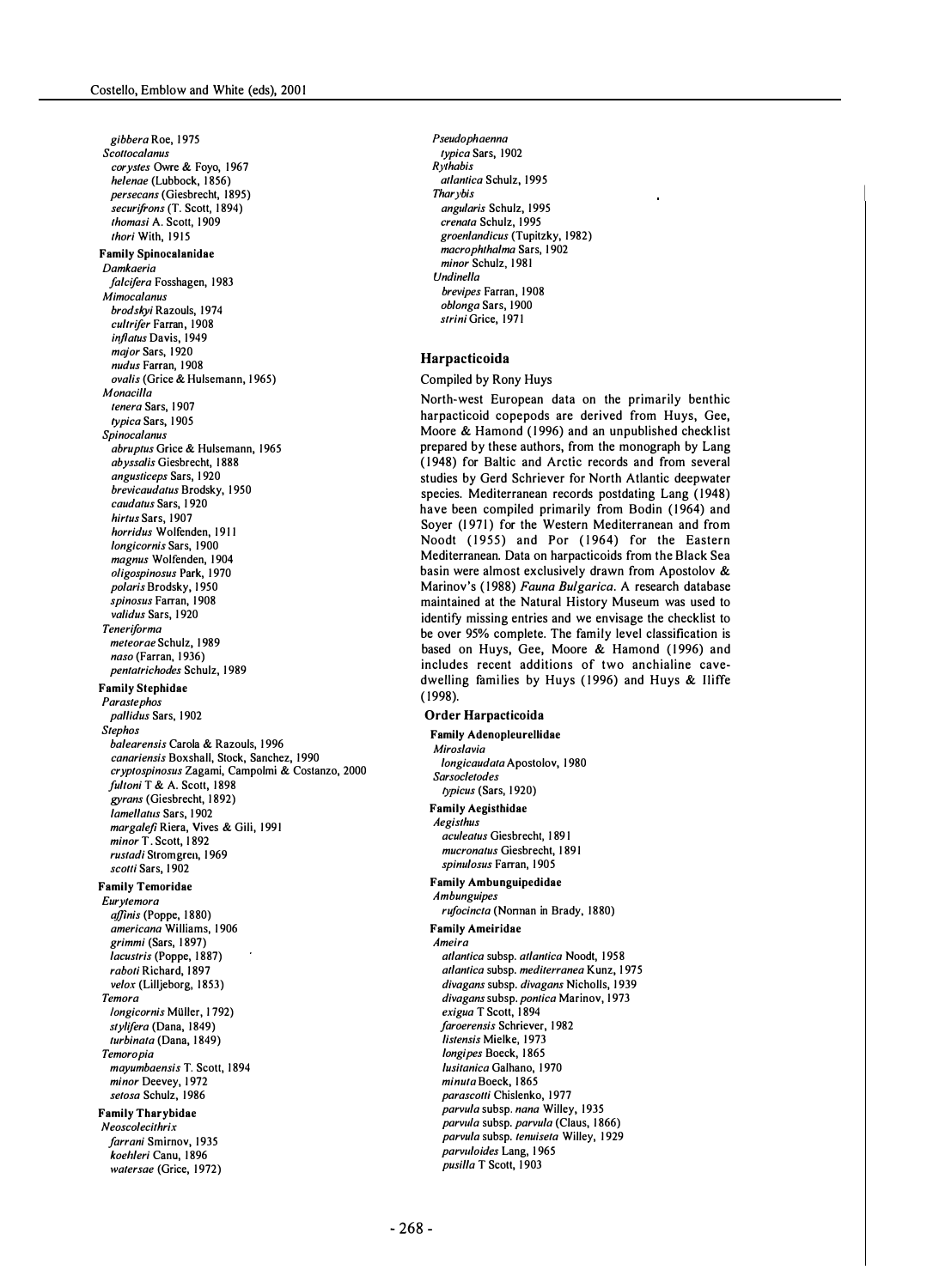reducta Petkovski, 1954 scotti Sars, 1911 speciosa Monard, 1935 tenuicornis T Scott, 1902 usitata Klie, 1950 Ameiropsis angulifera Sars, 1911 brevicornis Sars, 1907 longicornis Sars, 1907 minor (Sars, 1920) mixta Sars, 1907 nobilis Sars, 1911 Ameiropsyllus arianus (Monard, 1928) monardi Bodin, 1979 Anoplosoma sordidum Sars, 1911 stryx Por, 1964 Filexilia attenuata (Thompson, 1893) azorica Conroy-Dalton & Huys, 1997 brevipes (Kunz, 1954) gravellicola (Guille & Soyer, 1966) intermedia (Galhano, 1970) longifurca (Bodin, 1964) marinovi Conroy-Dalton & Huys, 1997 pestae (Petkovski, 1955) Haifameira archibenthoica Por, 1964 Interleplomesochra attenuata (A Scott, 1896) elongata (Bozic, 1955) eulitoralis (Noodt, 1952) noodti Galhano, 1968 tenuicornis (Sars, 1911) Leplomesochra confluens Sars, 1911 infima Monard, 1928 macintoshi (T & A Scott, 1895) nichollsi Noodt, 1955 Iheodoridis Soyer, 1966 Limameira mediterranea Soyer, 1975 Malaconsyllus fragilis Sars, 1911 Nilokra affinis subsp. affinis Gurney, 1927 affinis subsp. californica Lang, 1965 affinis subsp. rijekana Petkovski, 1954 balnearia Por, 1964 baltica Arlt, 1983 cari Petkovski, 1954 divaricata Chappuis, 1923 elegans (T Scott, 1905) elongata Marcus, 1968 fallaciosa subsp. baltica Lang, 1965 fallaciosa subsp. fallaciosa Klie, 1937 fragilis Sars, 1905 hamata Bodin, 1970 hibernica subsp. bulgarica Apostolov, 1976 hibernica subsp. hibernica (Brady, 1880) lacustris subsp. azorica Kunz, 1983 lacustris subsp. lacustris (Shmankevich, 1875) lacustris subsp. sinoi Marcus & Por, 1961 mediterranea subsp. mediterranea Brian, 1928 mediterranea subsp. pontica Apostolov, 1980 pontica Jakubisiak, 1938 pusilla Sars, 1911 reducta subsp. fluviatilis Galhano, 1968 reducta subsp. reducta Schäfer, 1936 spinipes Boeck, 1865 stygia (Apostolov, 1976) typica subsp. adriatica Petkovski, 1954 typica subsp. typica Boeck, 1865 Parameiropsis

rapiens Becker, 1974 Parapseudoleplomesochra polychaeta (Noodt, 1952) Parevansula elegans (Marinov, 1974) mediterranea Guille & Soyer, 1966 vermiformis Moore, 1976 wellsi (Marinov, 1973) Praeleplomesochra africana (Kunz, 1951) Proameira arenicola (Lang, 1935)  $dubia$  (Sars, 1920) echinipes Soyer, 1975 hiddensoensis (Schäfer, 1936) phaedra (Monard, 1935 psammophila Wells, 1963 signata Por, 1964 simplex (Norman & T Scott, 1905) Psammameira hyalina Noodt, 1952 Pseudameira antennulata Schriever, 1984 breviseta Klie, 1950 crassicornis Sars, 1911 furcata Sars, 1911 gracilis Sars, 1 920 limicola Soyer, 1975 minutissima Monard, 1928 mixta subsp. adriatica Apostolov & Petkovski, 1980 mixta subsp. mixta Sars, 1920 perplexa Soyer, 1975 reducta Klie, 1950 re flexa (T Scott, 1894) Iriselosa Schriever, 1 984 Pseudoleplomesochrella halophila (Noodt, 1952) Pseudosarsameira exilis (T & A Scott, 1 894) **Psyllocamptus** eridani Ceccherelli, 1 988 minutus subsp. minutus Sars, 1911 monachus Chappuis, 1938 propinquus (T Scott, 1896) Sarsameira boecki (Lang, 1936) elongata (Sars, 1909) giraulti Monard, 1935 longifurcata Becker, 1974 longiremis (T Scott, 1894) major (Sars, 1907) parva (Boeck, 1873) peresi Bodin, 1 970 propinqua (T Scott, 1902) sarsi Lang, 1948 Sicameira gracilis (A Scott, 1896) intermedia Marinov, 1973 leptoderma Klie, 1950 Slenocopia longicaudata subsp. longicaudata (T Scott, 1892) longicaudata subsp. pontica Griga, 1962 setosa Sars, 1907 spinosa (T Scott, 1892) Family Ancorabolidae **Ancorabolus** mirabilis Norman, 1903 Arlhropsy/lus serratus subsp. serratus Sars, 1909 Ceratonotus coineaui Soyer, 1964 pectinatus subsp. elaphus Por, 1965 pectinatus subsp. pectinatus Sars, 1909 Dorsiceratus octocornis Drzycimski, 1967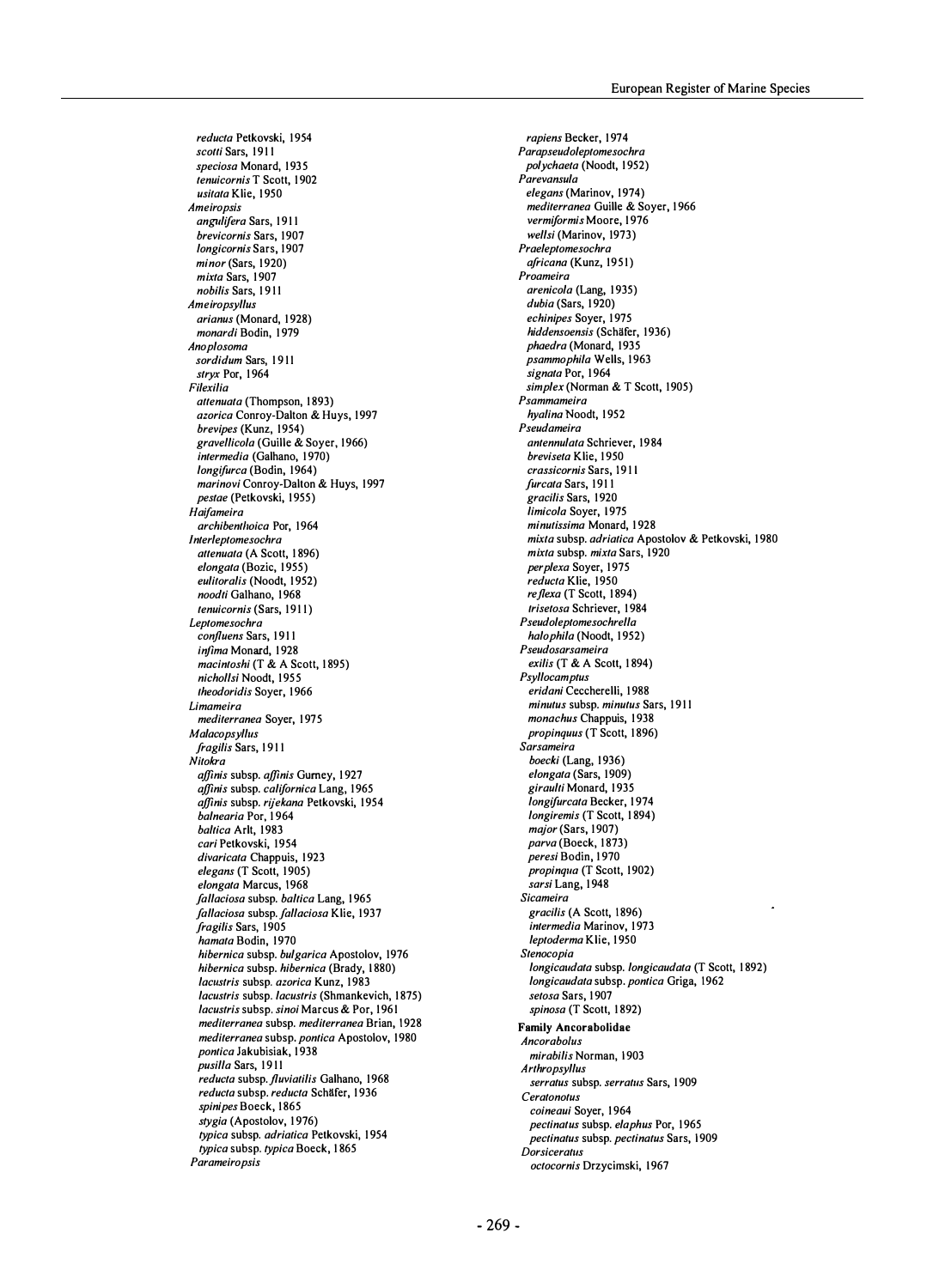Eehinoeletodes armatus (T Scott, 1903) Eehinopsyllus normani Sars, 1909 Laophontodes armatus Lang, 1936 bicornis A Scott, 1896 expansus Sars, 1 908 gracilipes Lang, 1 936 typicus (T Scott, 1894) Paralaophontodes echinatus (Willey, 1930) Family Arenopontiidae Arenopontia nesaie Cottarelli, 1975 problematiea Masry, 1 970 stygia Noodt, 1955 subterranea Kunz, 1937 acantha subsp. acantha Chappuis, 1954 phreatica Cottarelli, Bruno & Venanzetti, 1995 speluncae Cottarelli, Bruno & Venanzetti, 1995 Pararenopontia breviarticulata (Mielke, 1975) Family Argestidae Argestes mollis Sars, 1910 Argestigens abyssalis Becker, 1 979 glacialis Lang, 1936 **Corallicletodes** boutierei Soyer, 1966 Euryeletodes laticauda (Boeck, 1873) rectangulatus Lang, 1936 serratus Sars, 1920 abyssi Lang, 1936 aeuleatus Sars, 1 920 arcticus Lang, 1936 echinatus Lang, 1936 ephippiger Por, 1964 irelandica Roe, 1959 latus (T Scott, 1892) major Sars, 1909 minutus Sars, 1920 ob/ongus Sars, 1 920 parasimilis Por, 1 959 petiti Sover, 1964 profundus Becker, 1979 quadrispinosa Schriever, 1986 similis (T Scott, 1895) Fultonia bougisi Soyer, 1 964 gaseognensis Bodin, 1 968 hirsuta T Scott, 1902 **Hemicletodes** typicus Lang, 1936 Hypaloeletodes aberrans (Marinov, 1973) **Le**ptocletodes debilis Sars, 1920 Mesoeletodes abyssicola (T & A Scott, 1901) ameliae Soyer, 1975 arenieola Noodl, 1 952 bathybia Por, 1 964 bodini Soyer, 1975 brevi/urea Lang, 1 936 carpinei Soyer, 1975 duosetosus Schriever, 1985 faroerensis Schriever, 1985 fladensis Wells, 1965 glaber Por, 1964 guillei Soyer, 1 964 inermis Sars, 1920 irrasus (T & A Scott, 1894)

katharinae Soyer, 1 964 kunzi Schriever, 1985 monensis (Thompson, 1893) parabodini Schriever, 1983 quadrispinosa Schriever, 1 985 robustus Por, 1965 sarsi Becker, 1979 soyeri Bodin, 1968 thieli Schriever, 1985 trisetosa Schriever, 1983 variabilis Schriever, 1983 Neoargestes incertus Becker, 1979 variabilis Drzycimski, 1967 Odiliaeletodes gracilis Soyer, 1964 Parargestes tenuis (Sars, 1921) Family Balaenophilidae **Balaenophilus** unisetus Aurivillius, 1879 **Family Canthocamptidae Bathycamptus** minutus (Wells, 1965) Boreolimella dubia (Wells, 1965) nympha (Por, 1964) **Cletocamptus** confluens (Schmeil, 1894) retrogressus Shmankevich, 1875 Hemimesoehra clavularis Sars, 1920 Heteropsyllus confluens Soyer, 1975 eurtieaudatus T Scott, 1 894 exiguus (Sars, 1911) major (Sars, 1920) masculus Kunz, 1971 meridionalis Soyer, 1975 nanus (Sars, 1920) rostratus subsp. rostratus (Sars, 1920) Itunella intermedia Apostolov, 1975 muelleri (Gagern, 1922) tenuiremis (T Scott, 1893) Mesoehra aestuarii subsp. aestuarii Gurney, 1921 aestuarii subsp. baltica Schäfer, 1936 anomala Klie, 1 950 armoricana Monard, 1935 heldti Monard, 1935 inconspicua (T Scott, 1900) IiIljeborgii Boeck, 1 865 lindbergi Petkovski, 1 964 pestai Lang, 1 948 pontica Marcus, 1965 pygmaea (Claus, 1863) rapiens (Schmeil, 1894) reducta Klie, 1950 rostrata Gurney, 1 927 schmidti Mielke, 1974 timsae Gurney, 1927 xenopoda Monard, 1935 Mesopsyllus atargatis Por, 1960 secundus (Wells, 1965) Nannomesoehra arupinensis (Brian, 1925) zavodniki Petkovski & Apostolov, 1974 **Parepactophanes** dubia Noodt, 1958 minuta Kunz, 1935 Poria derketo (Por, 1964) Psammocamptus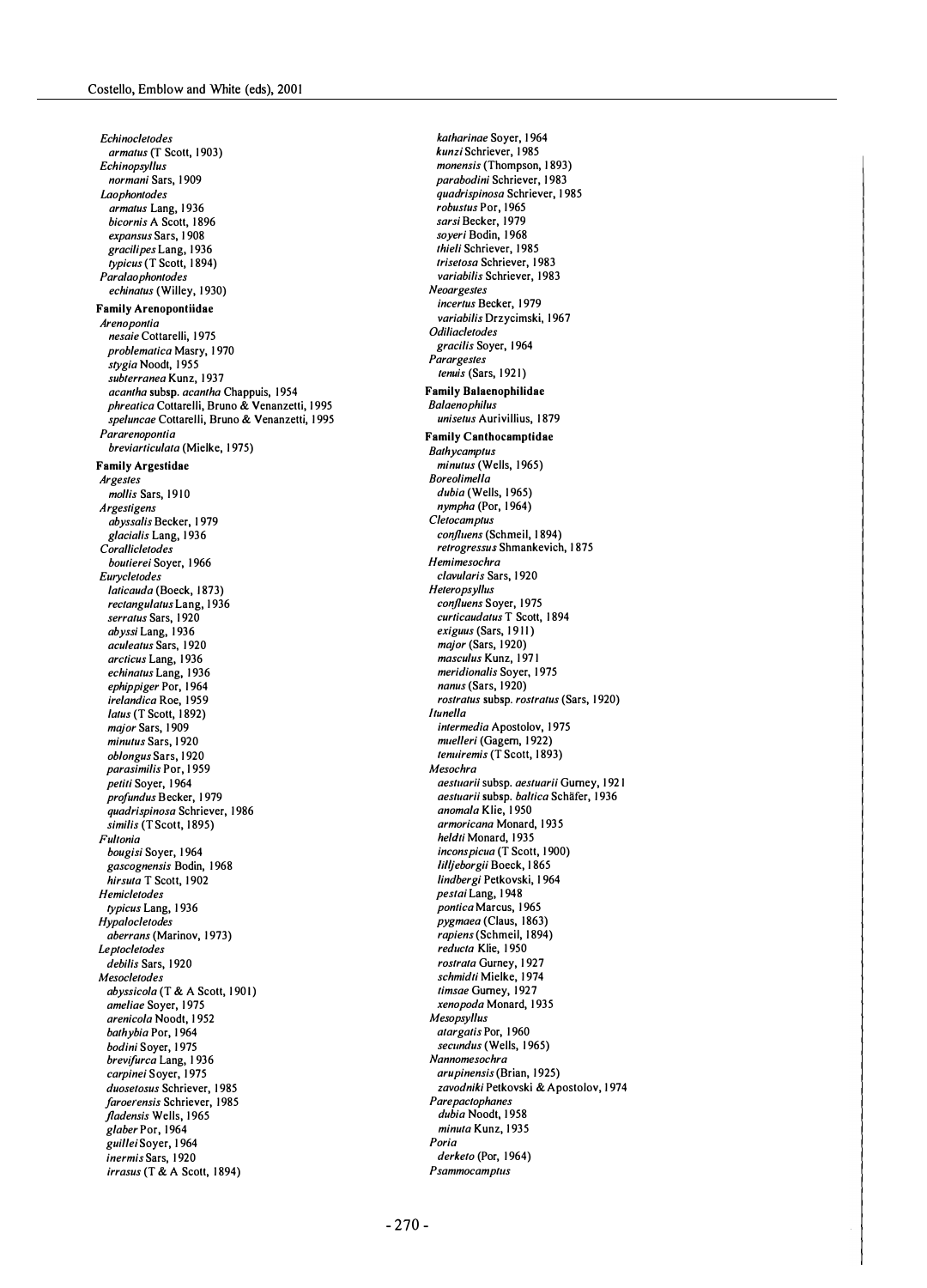axi Mielke, 1975 Pusillargillus nixe (Por, 1964) Family Canuellidae Brianola stebleri (Monard, 1926) Canuella furcigera Sars, 1903 perplexa T & A Scott, 1893 pontica Apostolov, 1971 Canuellina insignis Gurney, 1927 **Canuellopsis** mediterranea Soyer, 1966 swedmarki Por, 1964 typica Lang, 1936 Nathaniella reichi (Por, 1964) Scottolana longipes (Thompson & A Scott, 1903) bulbosa (Por, 1964) Sunaristes paguri Hesse, 1867 Family Cerviniidae Cervinia bradyi (Norman in Brady (1878, 1878) pilosa Lang, 1948 synarthra Sars, 1910 Cerviniella lagarderei Bodin, 1968 langi Bodin, 1968  $talpa$  (Por, 1964) Cerviniopsis clavicornis Sars, 1 903 intermedia Lang, 1936 langi Soyer, 1970 longicaudata Sars, 1903 stylicaudata Lang, 1936 Eucanuella langi Por, 1964 reticulata Soyer, 1970 spinifera T Scott, 1901 Hemicervinia stylifera (Thompson, 1893) **Pontostratiotes** abyssicola Brady, 1 883 barnetti Dinet, 1978 cecilae Dinet, 1978 denticulatus Dinet, 1978 fontani Dinet, 1981 gladius Dinet, 1 978 horrida Brotskaya, 1959 lubricus Dinet, 1978 minor Dinet, 1981 scotti Brotskaya, 1959 uxoris Dinet, 1978 vasconiensis Dinet, 1978 vitielloi Dinet, 1978 vivierae Dinet, 1978 **Stratiopontotes** mediterraneus Soyer, 1970 Family C1etodidae Acrenhydrosoma perplexum (T Scott, 1 899) Cletodes brucei T & A Scott, 1901 carthaginiensis Monard, 1935 endopodita (Schriever, 1984) latirostris Drzycimski, 1967 limicola Brady, 1 872 longicaudatus (Boeck, 1873) longifurca Lang, 1948 pusillus Sars, 1920 reductus Moore, 1 978

reyssi Soyer, 1964 setosus Marinov & Apostolov, 1985 smirnovi Bodin, 1970 tenuipes T Scott, 1 897  $\mathcal{F}^{\mathcal{G}}_{\mathcal{G}}(\mathcal{G})$  and Enhydrosoma caeni Raibaut, 1965 curticauda Boeck, 1873 curvirostre (T Scott, 1 894) gariene Gurney, 1 930 hopkinsi Lang, 1 965 longicauda Marinov & Apostolov, 1983 longifurcatum Sars, 1909 micrurum Monard, 1928 migoti Monard, 1926 pontica Jakubisiak, 1938 propinquum (Brady & Robertson in Brady, 1880) sarsi (T Scott, 1905) sordidum Monard, 1926 wellsi Bodin, 1968 Enhydrosomella setiensis Raibaut, 1965 staufferi Monard, 1935 Limnocletodes behningi Borutzky, 1926 Nannopodella denisi Monard, 1928 Paracrenhydrosoma normani Gee, 1999 Pontocletodes ponticus Apostolov, 1980 **Strongylacron** buchholzi (Boeck, 1873) **Stylicletodes** longieaudatus (Brady & Robertson in Brady, 1 880) minutus Bodin, 1968 oligochaeta Bodin, 1 968 reductus Wells, 1965 Family C1etopsyllidae **lsocletopsyllus** quartus (Soyer, 1966) tertius (Por, 1964) Family C1ytemnestridae Clytemnestra rostrata (Brady, 1 883) scutellata Dana, 1848 Family Cristacoxidae Noodtorthopsyl/us psammophilus (Noodt, 1955) Family Cylindropsyllidae **Boreopontia** in a heipi Willems, 1981 **Cylindropsyllus** .<br>govaerei Huys & Willems, 1993 ibericus Huys & Willems, 1993 kunzi Huys, 1 988 laevis Brady, 1880 remanei Kunz, 1949 Cylinula arganoi Cottarelli & Venanzetti, 1989 Evansula incerta (T Scott, 1892) pygmaea (T Scott, 1903) Selenopsyllus abyssalis (Becker, 1 979) profundus (Becker, 1979) Stenocaris baltica Arlt, 1983 gracilis Sars, 1 909 kliei Kunz, 1936 minor (T Scott, 1892) minuta Nicholls, 1935 pontica Chappuis & Serban, 1953 pygmaea Noodt, 1955 Stenocaropsis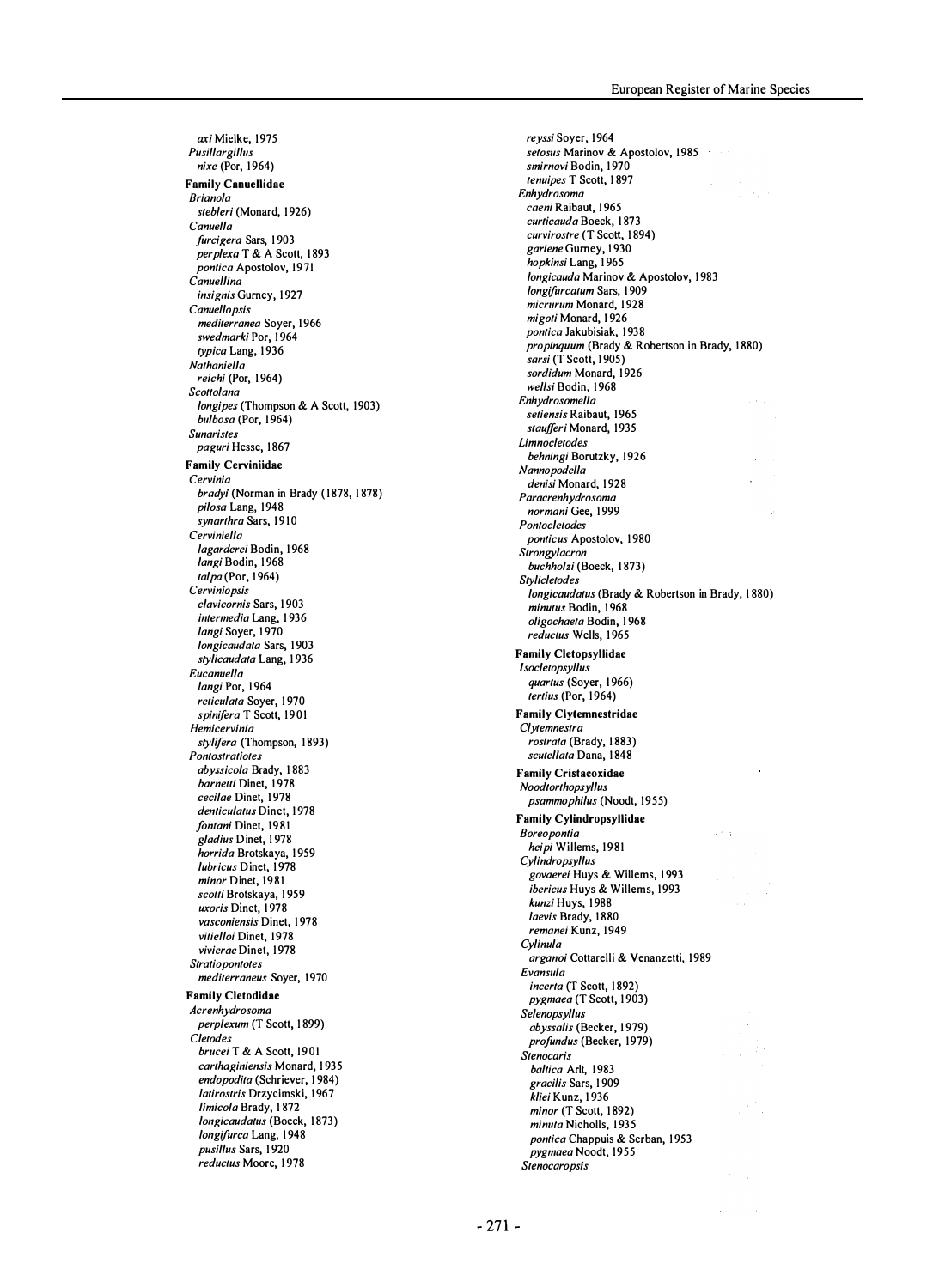pristina (Wells, 1968) similis Cottarelli & Venanzetti, 1989 valkanovi (Marinov, 1974) Willemsia calceola Huys & Conroy-Dalton, 1993 Family Darcythompsoniidae Dareylhompsonia neglecta Redeke, 1953 fairliensis (T Scott, 1899) Horsiella brevicornis Douwe, 1904 **Leptocaris** biscayensis (Noodt, 1955) eanariensis Lang, 1965 igneus Cottarelli & Baldari, 1982 insularis (Noodt, 1958)  $marinus (Por. 1964)$ minimus (Jakobi, 1954) minutus T Scott, 1899 Irisetosus (Kunz, 1935) Family Diosaccidae Amonardia arctica (T Scott, 1899) normani (Brady, 1872) pelophila Por, 1964 phyllopus (Sars, 1906) similis (Claus, 1866) Amphiaseoides breviarticulatus Kunz, 1983 brevifurea (Czerniavski, 1 868) debilis (Giesbrecht, 1881) dispar (T & A Scott, 1894) golikovi Chislenko, 1977 koltuni Chislenko, 1977 limicola (Brady, 1899) littoralis (T Scott, 1903) nanoides (Sars, 1911)  $n$ anus (Sars, 1906) neglecta (Norman & T Scott, 1905) sterilis (Monard, 1926) subdebilis (Willey, 1935) Amphiaseopsis cinctus (Claus, 1866) Ihalestroides (Sars, 191 1) Amphiaseus amblyops Sars, 1911 angustipes Gurney, 1927 caudaespinosus Brian, 1927 gaulhieri Monard, 1 936 gracilis Lang, 1936 graciloides Klie, 1950 hirtus Gurney, 1927 humphriesi Roe, 1958 longarticulatus Marcus, 1974 minutus (Claus, 1863) paeifieus Sars, 1 905 paraeaudaespinosus Roe, 1 958 parvus Sars, 1906 perplexus (Thompson & A Scott, 1903) polapinqvus Marcus, 1 966 propinquus Sars, 1 906 sinuatus Sars, 1906 tenellus Sars, 1906 lenuiremis (Brady & Robertson in Brady ( 1 880), 1 880) ultimus Monard, 1928 varians (Norman & T Scott, 1905) Bulbamphiaseus denticulatus (Thompson, 1893) imus (Brady, 1872) minutus Dinet, 1971 Dactylopodamphiascopsis latifolius (Sars, 1909) **Diosaccopsis** rubeus Brian, 1925

**Diosaccus** tenuicornis (Claus, 1863) truncatus Gurney, 1927 varicolor subsp. biarticulatus (Monard, 1924) varicolor subsp. pentasetosus (Noodt, 1955) varicolor subsp. varicolor (Farran, 1913) Eosehizopera syltensis (Mielke, 1973) gligici (Petkovski, 1957) Halosehizopera bathyalis Schriever, 1984 bulbifera (Sars, 1911) clotensis Moore & O'Reilly, 1993 eonspieua Por, 1 964 exigua (Sars, 1906) latisetifera Marinov, 1973 lionensis Moore & O'Reilly, 1993 marmarae Noodt, 1955 mathoi (Monard, 1935) minima Por, 1964 noodti Bodin, 1968 nuditerga Moore & O'Reilly, 1993 pauciseta Por, 1959 pygmaea (Norman & T Scott, 1 905) Ialysus rufus Brian, 1927 **Metamphiascopsis** banyulensis (Monard, 1928) hirsutus subsp. hirsutus (Thompson & A Scott, 1903) Paramphiaseella bodini Marcotte, 1974 brucei (T & A Scott, 1901) bulifer Guille & Soyer, 1966 coulli Marcotte, 1974 delamarei Guille & Sover, 1966 faurei Bodin, 1968 fulvofasciata Rosenfield & Coull, 1974 hispida (Brady, 1880) hyperborea (T Scott, 1 903) intermedia (T Scott, 1897) invaginata (Monard, 1926) langi (Monard, 1936) mediterranea Lang, 1948 roberti (Monard, 1935) robinsoni (A Scott, 1902) sirbonica Por, 1973 vararensis (T Scott, 1903) Paramphiaseopsis giesbrechti (Sars, 1906) longirostris (Claus, 1863) pallidus (Sars, 1906) paromolae Soyer, 1973 soyeri Lang, 1965 Iriarlieulalus Moore, 1 976 Pararoberlsonia abyssi (Boeck, 1 873) Prolopsammolopa norvegica Geddes, 1968 Psammotopa ehappuisi Noodt, 1 955 phyllosetosa (Noodt, 1952) polyphylla Noodt, 1955 vulgaris Pennak, 1942 Pseudamphiaseopsis attenuatus (Sars, 1906) herdmani (A Scott, 1896) Pseudodiosaecopsis mesogeae Por, 1964 rufescens (Brian, 1925) **Pseudodiosaccus** propinquus (T & A Scott, 1893) Rhyneholagena lagenirostris (Sars, 191 1) levantina Por, 1964 pestai subsp. pestai (Monard, 1935)

 $-2.72 -$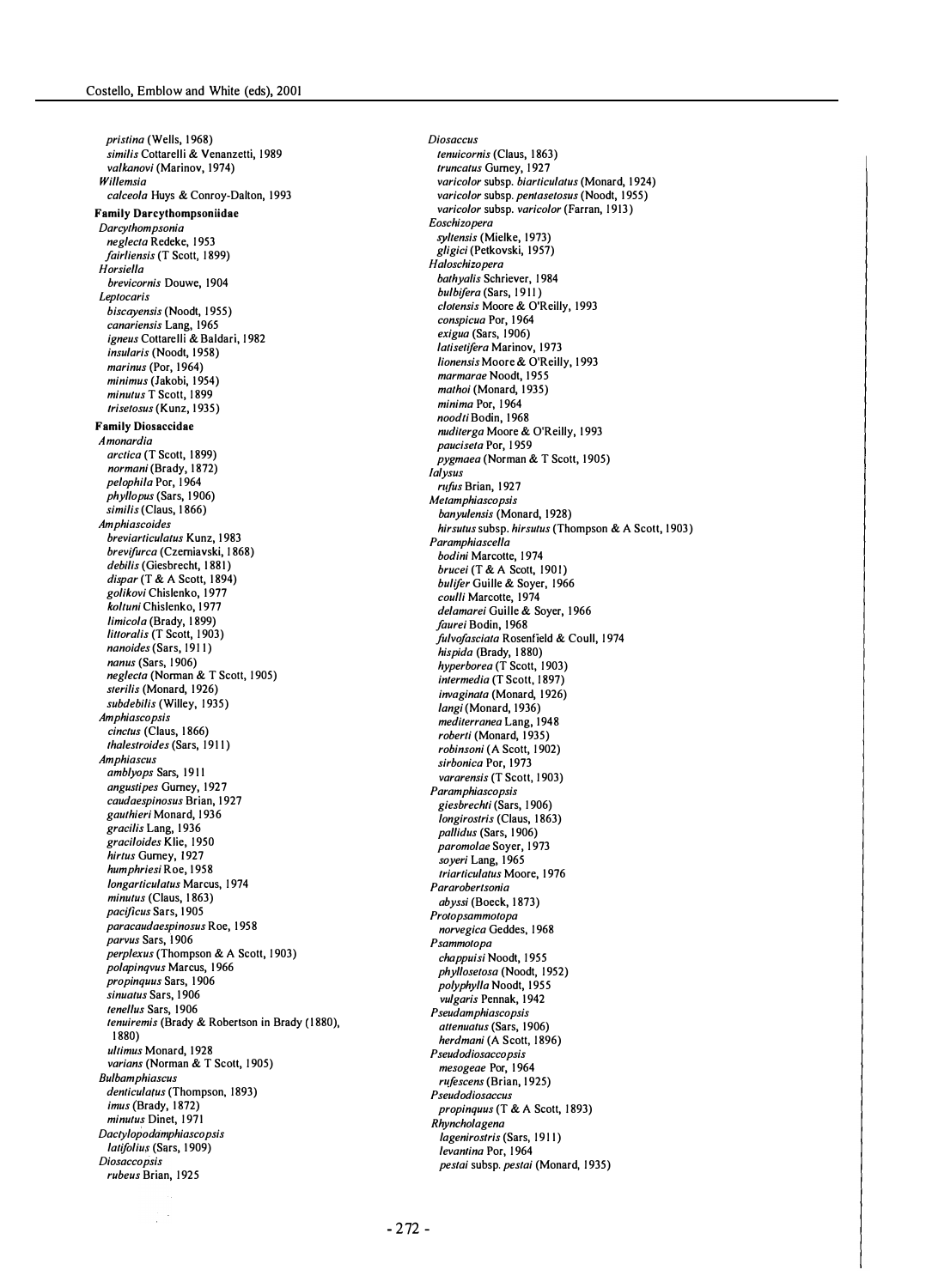spinifer (Farran, 1913) Roberlgumeya dictydiophora (Monard, 1924) ecaudata (Monard, 1936) erylhraeus (A Scott, 1902) ilievecensis (Monard, 1935) intermedia Bozic, 1955 oligochaeta Noodt, 1955 remanei Klie, 1950 rostrata (Gurney, 1927) similis subsp. bulbamphiascoides Noodt, 1955 similis subsp. similis (A Scott, 1896) simulans (Norman & T Scott, 1905) soyeri Apostolov, 1974 spinulosa (Sars, 1911) **Robertsonia** angolensis (Monard, 1934) diademata Monard, 1926 knoxi subsp. kieliensis Becker, 1970 knoxi subsp. knoxi (Thompson & A Scott, 1903) monardi (Klie, 1937) propinqua (T Scott, 1894) salsa Gurney, 1927 tenuis (Brady & Robertson in Brady (1880, 1880) Schizopera arconae Arlt, 1983 chaetosa Petkovski, 1954 meridionalis subsp. listensis Mielke, 1975 meridionalis subsp. meridionalis Petkovski, 1954 monardi Petkovski, 1955 ornata Noodt & Purasjoki, 1953 pratensis Noodt, 1958 baltica Lang, 1965 borutzkyi Monchenko, 1967 brusinae Petkovski, 1954 cicolanii Galassi & Pesce, 1988 clandestina (Klie, 1924) compacta De Lint, 1922 jugurtha subsp. stephanidesi Pesta, 1938 kunzi Apostolov, 1967 langi Petkovski, 1954 minuta Noodt, 1955 nana Noodt, 1955 neglecta Akatova, 1935 parvula Noodt, 1 955 petkovski Apostolov, 1971 pontica Chappuis & Serban, 1953 elalensis Kahan & Bar-EI, 1982 Schizoperopsis arenicola (Chappuis & Serban, 1953) varnensis (Apostolov, 1967) Slenhelia adriatica Marinov & Apostolov, 1981 arctica (T Scott, 1899) bocqueti Soyer, 1972 cauler pae (Por, 1964) coineauae Soyer, 1972 conf/uens Lang, 1948 cornuta Lang, 1936 elisabethae Por, 1960 giesbrechti (T & A Scott, 1896) hanstromi Lang, 1948 incerta Por, 1964 intermedia Marinov & Apostolov, 1981 islandica Schriever, 1982 longicaudata Boeck, 1873 magnacaudata Monard, 1928 mastigochaeta Wells, 1965 minuta (A Scott, 1902) noodti Schriever, 1982 normani subsp. normani (T Scott, 1905) normani subsp. polluta Monard, 1928 palustris subsp. bispinosa Bodin, 1970 palustris subsp. palustris (Brady, 1869) pygmaea (Brady, 1905)

reflexa (Brady & Robertson in Brady (1880), 1880) saharae Marinov & Apostolov, 1985 tethysensis Monard, 1928 aemula (T Scott, 1 893) curviseta Lang, 1936 gibba Boeck, 1 865 proxima Sars, 1 906 hirsuta Thompson, 1893 **Teissierella** massiliensis (Bodin, 1964) pontica (Apostolov, 1968) salammboi Monard, 1935 Typhlamphiascus blanchardi (T & A Scott, 1 895) bouligandi Soyer, 1972 confusus (T Scott, 1902 drachi Soyer, 1963 gracilis Por, 1963 lamellifer subsp. lamellifer (Sars, 1911) Iutincola Soyer, 1963 typhloides (Sars, 191 1) typhlops (Sars, 1906) Family Ectinosomatidae **Arenosetella** duriensis Galhano, 1970 germanica subsp. germanica Kunz, 1937 incerta Chappuis, 1 954 littoralis Bodin, 1979 longiseta Kunz, 1983 tenuissima (Klie, 1929) Bradya congenera Sars, 1 920 furcata Sars, 1920 macrochaeta Sars, 1920 minutiseta Soyer, 1973 proxima T Scott, 1912 scotti Sars, 1920 simulans Sars, 1920 Iheodori Sover, 1973 typica Boeck, 1873 atlantica Bodin, 1968 bodini Bozic, 1980 confluens Lang, 1936 dilatata Sars, 1904 pugiochaeta Arlt, 1983 **Bradyellopsis** arupinensis Steuer, 1 941 briani Steuer, 1941 subniger Brian, 1 925 tumidus Brian, 1925 Eclinosoma breviarticulatum Lang, 1965 californicum Lang, 1965 compressum Sars, 1 920 dentatum Steuer, 1940 litorale (Noodt, 1958) mediterraneum Kunz, 1975 melaniceps Boeck, 1 865 normani T & A Scott, 1896 obtusum Sars, 1920 paradentatum Bozic, 1965 pruvoti Soyer, 1972 reductum subsp. listensis Mielke, 1975 reduclum subsp. reduclum Bozic, 1955 soyeri Apostolov, 1975 tenuipes T & A Scott, 1896 vervoorti Soyer, 1 972 Ectinosomella nitidula Sars, 1910 Ectinosomoides pectinatus (Chappuis, 1954) Halectinosoma abrau (Krichagin, 1877) abyssicola Bodin, 1968 angulifrons (Sars, 1919)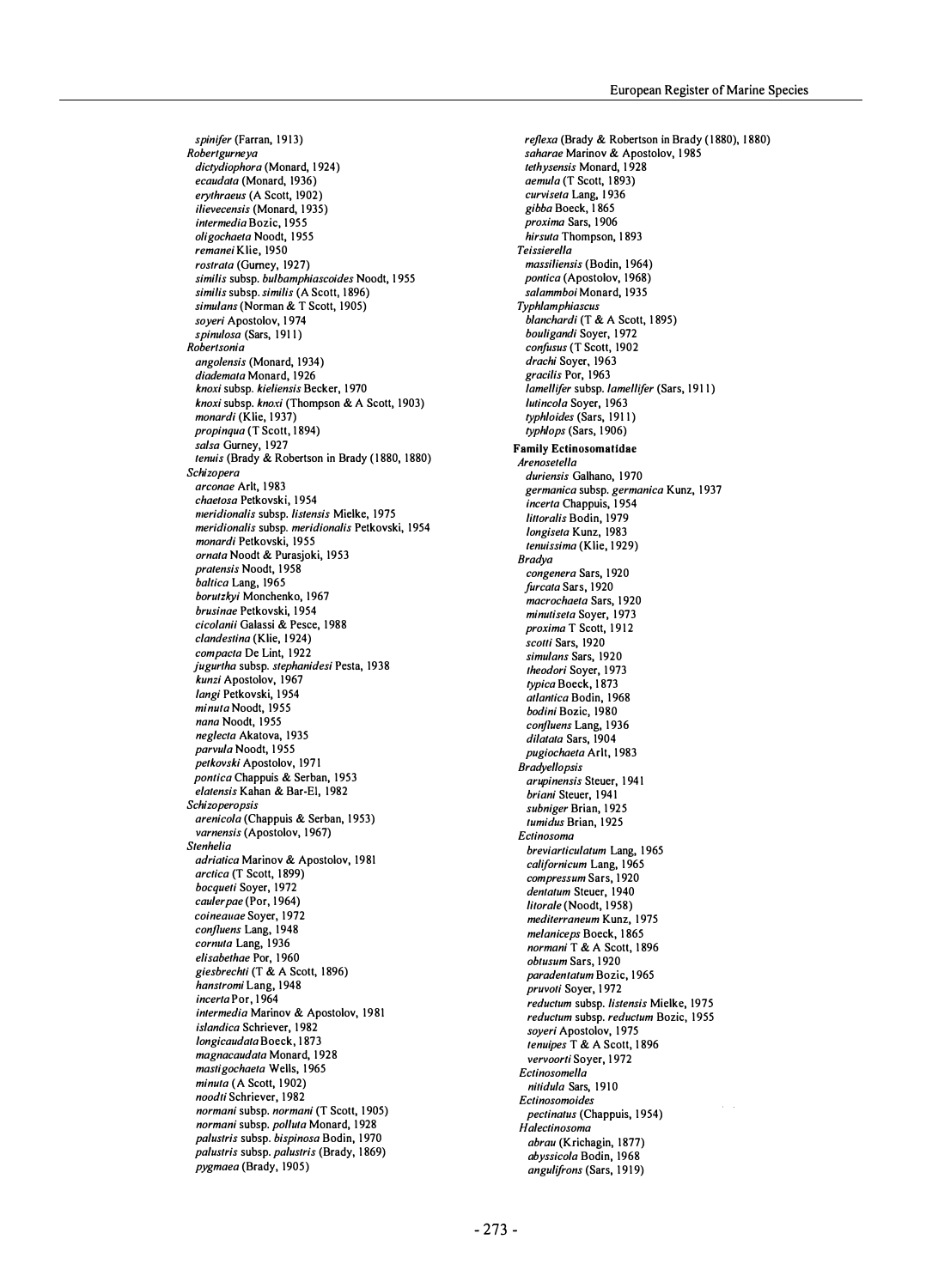argyllensis Clément & Moore, 1995 armiferum (T & A Scott, 1 896) bodotriaensis Clément & Moore, 1999 brevirostre (Sars, 1904) brittanicum Clément & Moore, 1999 brunneum (Brady, 1905) canaliculatum (Por, 1964) chislenki Clément & Moore, 1995 chrystalli (T Scott, 1894) clavatum (Sars, 1920) cooperatum Bodin, Bodiou & Soyer, 1971 crenulatum Clément & Moore, 1995 curticorne (Boeck, 1873) denticulatum Clément & Moore, 1995 diops (Por, 1964) distinctum (Sars, 1920) elongatum (Sars, 1904) erythrops (Brady, 1880) gascognense Bodin, 1968 gothiceps (Giesbrecht, 1881) gracile (T & A Scott, 1 896) herdmani (T & A Scott, 1 896) huysi Clément & Moore, 1999 inopinatum (Por, 1964) itoi Clément & Moore, 1999 longicorne (T & A Scott, 1896) mixtum (Sars, 1904) monardi Soyer, 1973 neglectum (Sars, 1904) oblongum (Kunz, 1949) paraspinicauda Bodin, 1979 pilosum Clément & Moore, 1999 proximum (Sars, 1919) pseudosarsi Clément & Moore, 1995 pterinum Moore, 1974 rouchi Soyer, 1973 similidistinctum Lang, 1965 smirnovi (Chislenko, 1967) spinicauda (Wells, 1961) tenerum (Sars, 1920) tenuireme (T & A Scott, 1896) travei Soyer, 1973 valeriae Soyer, 1973 Halophytophilus fusiformis Brian, 1918 similis Lang, 1948 spinicornis Sars, 1920 Hastigerella abbotti Lang, 1965 bodini Apostolov, 1974 bozici Soyer, 1974 chappuisi Soyer, 1974 leptoderma (Klie, 1929) meridionalis (Chappuis, 1 954) monniotae (Guille & Soyer, 1966) psammae (Noodt, 1955) scheibeli Mielke, 1 975 soyeri Bodin, 1976 unisetosa (Wells, 1965) Klieosoma spinosum (Hicks & Schriever, 1983) triarticulatum (Klie, 1949) Lineosoma iscensis Wells, 1 965 Microsetella norvegica (Boeck, 1 865)  $rosea$  (Dana, 1947) Noodtiella arenosetelloides (Noodt, 1958) gracile Mielke, 1975 lusitanica Wells, 1965 wellsi Apostolov, 1974 Peltobradya bryozoophila Médioni & Soyer, 1967 Pseudeclinosoma

minor Kunz, 1935 Pseudobradya acuta Sars, 1904 ambigua Sars, 1920 attenuata Sars, 1920 banyulensis Soyer, 1974 beduina subsp. beduina Monard, 1935 beduina subsp. faialensis Kunz, 1983 brevicaudata Soyer, 1974 brevicornis (T Scott, 1893) digitata Sars, 1920 distinctum Wells, 1968 elegans (T & A Scott, 1896) exilis Sars, 1920 fusca (T & A Scott, 1896) hirsuta (T & A Scott, 1896) kusnezovi Chislenko, 1967 leptognatha Sars, 1920 major (Olofsson, 1917) maxima Lang, 1935 minor (T & A Scott, 1896) oligochaeta Chislenko, 1967 parvula Sars, 1 920 pectinifera Lang, 1965 .<br>peresi Soyer, 1974 psammophila Bodiou, 1 974 pulchella Sars, 1920 pygmaea Sars, 1 920 rhea Bodin, 1979 robusta Sars, 1910 scabriuscula Sars, 1920 similis (T & A Scott, 1896) soyeri Bodiou, 1974 spinulosa Soyer, 1974 tenella Sars, 1920 truncatiseta Soyer, 1974 Sigmatidium difficile Giesbrecht, 1881 noodti Kunz, 1975 parvulum Mielke, 1974 rouchi Kunz, 1975 **Tetanopsis** medius Perkins, 1956 smithi Perkins, 1956 Family Euterpinidae **Euterpina** acutifrons (Dana, 1847) Family Harpacticidae **Harpacticus** alevtinae Chislenko, 1 977 chelifer (OF Müller, 1776) compsonyx Monard, 1926 depressus Boeck, 1865 flexulosus Ceccherelli, 1988 flexus Brady & Robertson, 1873 giesbrechti Klie, 1927 gracilis Claus, 1 863 Iittoralis Sars, 1910 longiantennata Apostolov & Petkovski, 1980 macrodactylus Fischer, 1860 nicaeensis Claus, 1 866 obscurus T Scott, 1 895 ponticus Marcus, 1967 septentrionalis Klie, 1939 tenellus Sars, 1920 uniremis subsp. uniremis (Kröyer in Gaimard (1842-1 845?, 1 842- 1 845?) virescens Dana, 1 848 Perissocope adiastaltus Wells, 1968 xenus (Monard, 1926) Tigriopus brevicornis (OF Müller, 1776) fulvus (Fischer, 1860) Zaus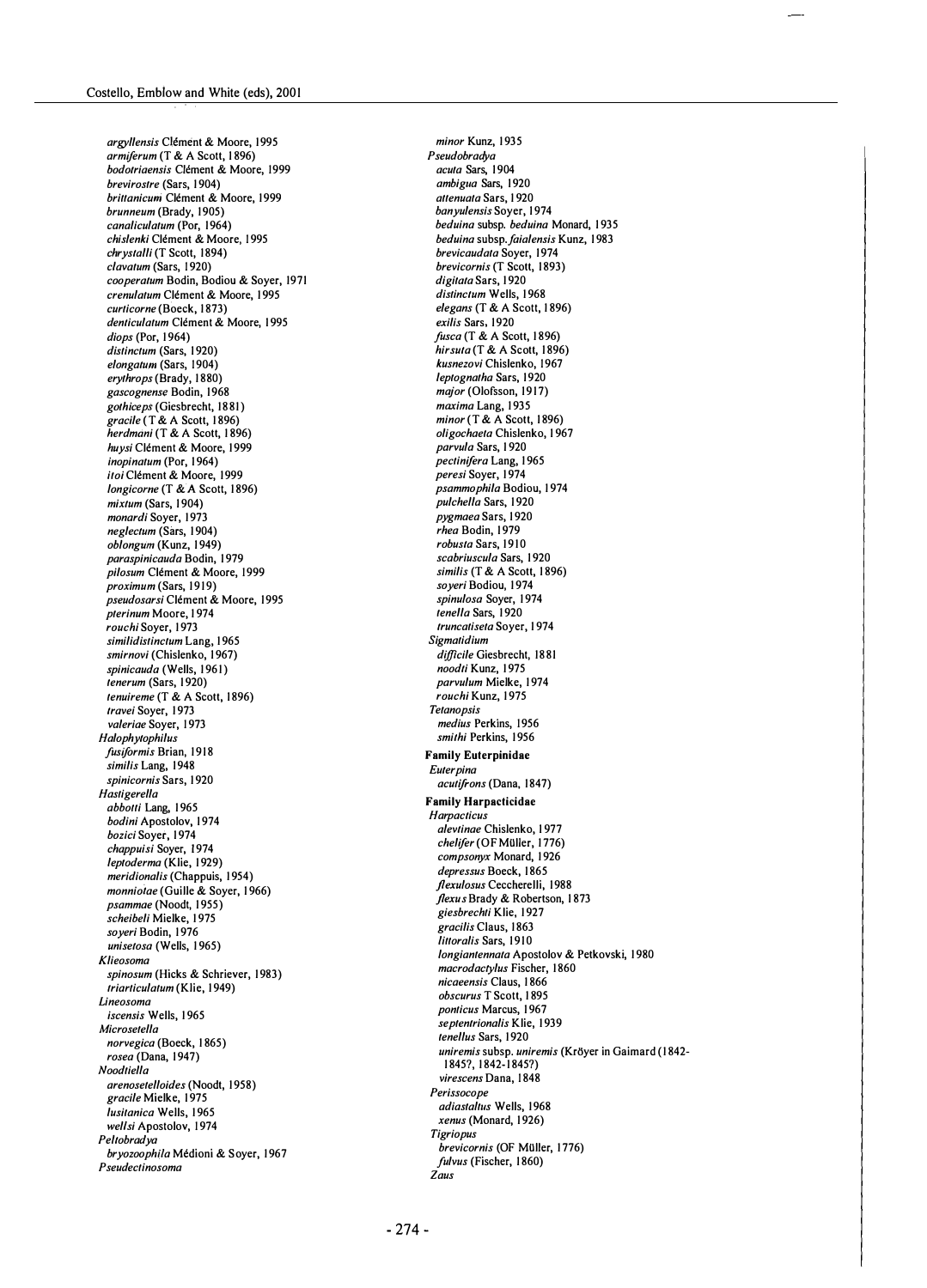abbreviatus Sars, 1 904 aurelii Poppe, 1884 caeruleus Campbell, 1 929 goodsiri Brady, 1 880 spinatus subsp. spinatus Goodsir, 1 845 Family Huntemanniidae Huntemannia jadensis Poppe, 1884 micropus Monard, 1935 Metahuntemannia arctica Schriever, 1984 atlantica Schriever, 1983 crassa (Por, 1965) dovpori Bodin, 1968 drzycimskii Soyer, 1970 iberica Becker, 1979 mediterranea Soyer, 1970 pseudomagniceps Schriever, 1 983 smirnovi Bodin, 1968 spinosa (Klie, 1939) Iriarticulata Schriever, 1984 **Monocletodes** varians (T Scott, 1903) Nannopus palustris Brady, 1880 *Pontopolites* typicus T Scott, 1894 Pseudoclelodes vararensis T & A Scott, 1893 Talpina bifida Schriever, 1984 curticauda (Becker, 1979) Family Laophontidae Afrolaophonte pori Masry, 1970 Applanola hirsula (Thompson & A Scott, 1903) Archesola hamondi Huys & Lee, 2000 longiremis (T Scott, 1 905) typhlops (Sars, 1908) typhlops subsp. pontoica (Por, 1959) Asellopsis bacescui Por, 1959 duboscqui Monard, 1926 hispida Brady & Robertson, 1873 intermedia (T Scott, 1895) penicillata Por, 1964 .<br>sarmatica Jakubisiak, 1938 **Bathylaophonte** azorica Lee & Huys, 1999 faroensis (T Scott, 1902) Corbulaseta bulligera (Farran, 1913) Coullia platychelipusioides (Noodt, 1958) Echinolaophonle armiger subsp. armiger (Gurney, 1927) brevispinosa (Sars, 1 908) horrida (Nonnan, 1876) minuta Cottarelli & Forniz, 1991 veniliae Cottarelli, Forniz & Bascherini, 1992 Esola bulbi/era (Norman, 1911) profunda Huys & Lee, 2000 Harrietella simulans (T Scott, 1894) **Hemilaophonte** ianinae Jakubisiak, 1932 Heterolaophonle brevipes Roe, 1958 curvata subsp. curvata (Douwe, 1929) curvala subsp. micrarthros Marcus & Por, 1960 denticulata Roe, 1958 furcata Noodt, 1958

hamondi Hicks, 1975 letovae Huys, 1990 littoralis (T & A Scott, 1893) longisetigera Klie, 1950 mendax (Klie, 1939) minuta (Boeck, 1873) murmanica Letova, 1982 norvegica Drzycimski, 1 968 phycobates (Monard, 1935) .<br>setigera (Kricagin, 1873) slroemii subsp. brevicaudata (Monard, 1928) stroemii subsp. paraminuta Noodt, 1955 stroemii subsp. stroemii (Baird, 1 837) uncinata (Czerniavski, 1868) Klieonychocamptoides remanei Noodt, 1958 Klieonychocamplus discipes Noodt, 1958 kliei subsp. adriaticus (Petkovski, 1954) kliei subsp. confluens Noodt, 1958 kliei subsp. kliei (Monard, 1935) kliei subsp. ponticus Marcus, 1971 ponticus (Serban & Plesa, 1957) Laophonte adamsiae Raibaut, 1966 aldonae Chislenko, 1 977 baltica Klie, 1929 borceai Jakubisiak, 1938 brevifurca Sars, 1920 commensalis Raibaut, 1961 cornuta Philippi, 1840 danversae Hamond, 1969 denticornis T Scott, 1894 depressa T Scott, 1894 dinocerata Monard, 1926 dominicalis Monard, 1935 drachi Médioni & Soyer, 1967 elongata subsp. barbata Lang, 1934 elongata subsp. elongata Boeck, 1873 elongata subsp. triarticulata Monard, 1928 farrani Roe, 1958 foxi Harding, 1956 inopinata T Scott, 1 892 inornata A Scott, 1902 longicaudata Boeck, 1865 nordgaardi Sars, 1908 parvula Sars, 1908 parvuloides Monard, 1 935 serrata (Claus, 1863) setosa Boeck, 1865 sima Gurney, 1927 Ihoracica Boeck, 1 865 Irilobata Willey, 1929 Laophontina acantha Noodt, 1955 dubia Norman & T Scott, 1905 noodti Kunz, 1983 posidoniae Fiers, 1 986 Lipomelum .<br>adriaticum (Petkovski, 1955) **Loureirophonte** cesareae (Por, 1964) majacola Fiers, 1993 medilerranea Fiers, 1993 **Onvchocamptus** mohammed(Blanchard & Richard, 1891) **Paralaophonte** brevirostris (Claus, 1863) congenera (Sars, 1908) dieuzeidei (Monard, 1936) hyperborea (Sars, 1909) innae Chislenko, 1977 karmensis (Sars, 1911) macera (Sars, 1908) ma jae Petkovski, 1964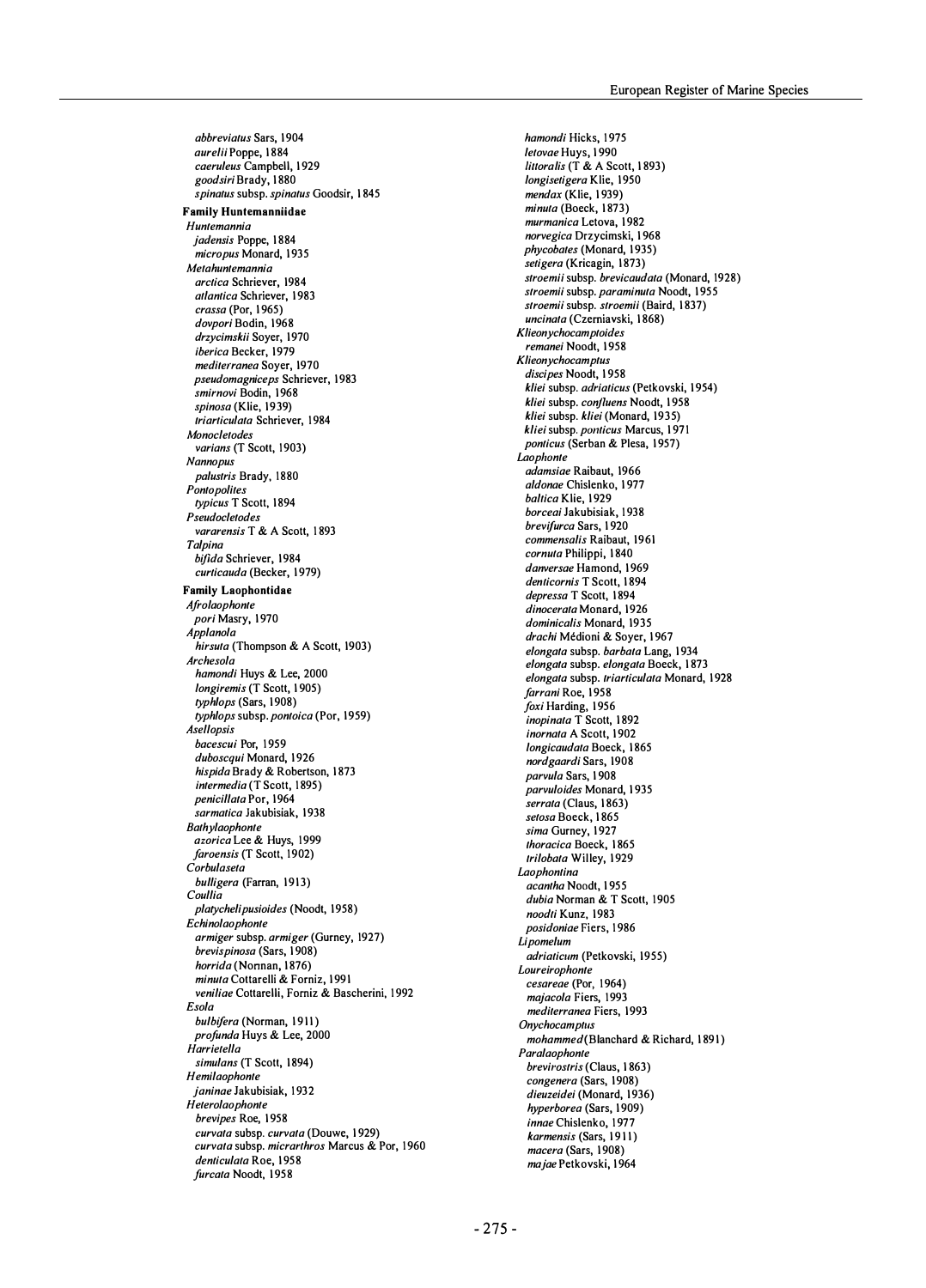octavia (Monard, 1935) ormieresi Raibaut, 1 968 perplexa (T Scott, 1899) quaterspinata (Brian, 1917) royi (Jakubisiak, 1932) spitzbergensis Mielke, 1974 Iaurina (Monard, 1928) /enera (Sars, 1 920) zimmeri (Douwe, 1929) Paronychocamptus curticaudatus (Boeck, 1865) nanus (Sars, 1908) Pili/era gracilis (T Scott, 1903) Platychelipus laophontoides Sars, 1908 littoralis Brady, 1880 Platylaophonte delamarei Bodin, 1968 Pon/ophon/e grigae Lee & Huys, 1999 leuke (Por, 1959) Pseudolaophonte glemareci Bodin, 1977 proteus Klie, 1950 spinosa (Thompson, 1893) Pseudonychocamptus abbreviatus (Sars, 1920) carthyi Hamond, 1968 colomboi Ceccherelli, 1988 koreni (Boeck, 1873) marinovi Apostolov & Petkovski, 1980 proximus (Sars, 1908) Quinquelaophonte quinques pinosa (Sewell, 1924) Troglophonte spelaea (Chappuis, 1938) Family Laophontopsidae Aculeopsis longisetosa Huys & Willems, 1989 Laophontopsis borealis Huys & Willems, 1989 lamellifera (Claus, 1863) monardi Huys & Willems, 1989 Family Latiremidae Delamarella arenicola Chappuis, 1 954 galateae Cottarelli, 1971 karamani Petkovski, 1957 Family Leptastacidae **Archileptastacus** aberrans (Chappuis, 1954) Arenocaris bifida Nicholls, 1935 reducta Huys, 1992 Leptastacus corsicaensis Huys, 1992 kwintei Huys, 1992 laticaudatus Nicholls, 1935 macronyx (T Scott, 1892) operculatus Masiy, 1970, 1970 pygmaeus Huys, 1992 uncinatus Cottarelli & Venanzetti, 1989 Meloriastacus ctenidis Huys & Todaro, 1997 Minervella baccettii Cottarelli & Venanzetti, 1989 perplexa (Wells & Clark, 1965) Paraleptastacus brevicaudatus CB Wilson, 1932 espinulatus Nicholls, 1935 holsaticus Kunz, 1937 kliei (Gagern, 1923) monensis Whybrew, 1986

moorei Whybrew, 1986 spinicauda (T & A Scott, 1895) supralitoralis Mielke, 1975 triseta Noodt, 1954 Psamathea brittanica Huys, Bodiou & Bodin, 1996 nautarum Cottarelli & Venanzetti, 1989 Psammastacus confluens Nicholls, 1935 **Schizothrix** pontica (Griga, 1964) rostrata (Nicholls, 1940) Family Leptopontiidae **Leptopontia** curvicauda T Scott, 1902 dovpori Huys & Conroy-Dalton, 1996 flandrica Huys & Conroy-Dalton, 1996 mediterranea Huys & Conroy-Dalton, 1996 punctata Huys & Conroy-Dalton, 1996 Syr/icola flandricus Willems & Claeys, 1982 mediterraneus Willems, Claeys & Fiers, 1987 /rispinosus (A Scott, 1 896) Family Longipediidae Longipedia brevispinosa Gurney, 1927 coronata Claus, 1863 ferox Kricagin, 1877 helgolandica Klie, 1949 minor T & A Scott, 1893 pirgos Apostolov, 1972 pontica Kricagin, 1877 rosea Sars, 1903 scotti Sars, 1903 weberi A Scott, 1909 Family Louriniidae Lourinia armata (Claus, 1866) Family Metidae Laubieria corallicola Soyer, 1966 Metis holothuriae (Edwards, 1891) ignea subsp. halmyricola Marcus & Por, 1961 ignea subsp. ignea Philippi, 1843 Family Miraciidae **Distinculus** minor (T Scott, 1894) Macrosetella gracilis (Dana, 1847) Miracia efferata Dana, 1849 Oculosetella gracilis (Dana, 1849) Family Neohradyidae Marsteinia bozici (Bodin, 1968) ibericus (Becker, 1974) sarsi (Bodin, 1968) similis Drzycimski, 1 968 typica Drzycimski, 1968 Neobradya pectinifera T Scott, 1892 Family Normanellidae Normanella dubia (Brady & Robertson in Brady (1880, 1880) minuta (Boeck, 1873) mucronata Sars, 1909 obscura Lee & Huys, 1999 paratenuifurca Lee & Huys, 1999 quarta Monard, 1935 reducta Noodt, 1955 sarsi Lee & Huys, 1999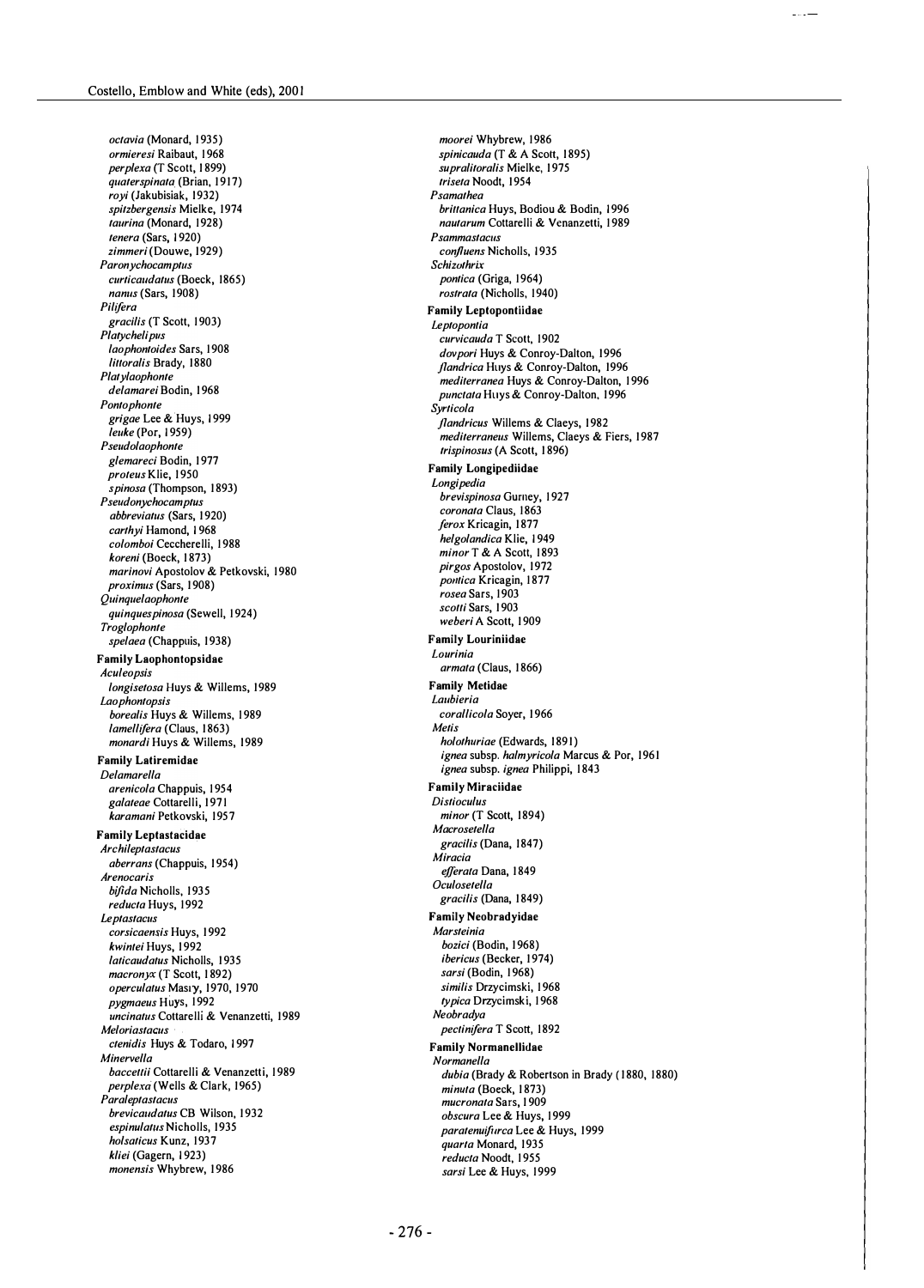semitica Monard, 1935 serrata Por, 1959 similis Lang, 1936 tenuifurca Sars, 1909 Sagamiella aberrans Bodin, 1968 Family Novocriniidae Alergopedia vetusta Martinez Arbizu & Moura, 1998 Family Orthopsyllidae **Orthopsyllus** linearis subsp. illgi (Chappuis, 1958) linearis subsp. linearis (Claus, 1866) linearis subsp. setosus Boer, 1971 sarsi Klie, 1941 Family Paramesochridae Apodopsyllus africanus subsp. listensis Mielke, 1975 arenicolus (Chappuis, 1954) littoralis (Nicholls, 1939) Iynceorum Coltarelli, 1973 melitae Kunz, 1992 spinipes (Nicholls, 1939) Diarthrodella convexa Kunz, 1983 lancifera Kunz, 1983 orbiculata Klie, 1949 parorbiculata subsp. parorbiculata Wells, 1963 psammophila (Bocquet & Bozic, 1955) secunda subsp. secunda Kunz, 1954 Kliopsyllus atlanticus Kunz, 1983 coelebs (Monard, 1935) constrictus subsp. constrictus (Nicholls, 1935) constrictus subsp. orotavae (Noodt, 1958) holsaticus subsp. holsaticus (Klie, 1929) holsaticus subsp. listensis Mielke, 1984 holsaticus subsp. longicaudatus Galhano, 1970 laurenticus (Nicholls, 1939) longifurcatus Scheibel, 1975 major (Nicholls, 1939) masryi Bodin, 1979 miguelensis Kunz, 1983 paraholsaticus Mielke, 1975 .<br>*perharidiensis* (Wells, 1963) ponticus (Serban, 1959) pygmaeus (Nicholls, 1939) **Leptopsyllus** abyssalis Becker, 1979 celticus Bodin & Jackson, 1987 elongatus Drzycimski, 1967 harveyi Wells, 1963 paratypicus Nicholls, 1939 reductus Lang, 1948 typicus T Scott, 1894 arcticus (Lang, 1936) Meiopsyllus marinae Cottarelli & Fomiz, 1995 Paramesochra acutata Klie, 1934 borealis Geddes, 1981 brevifurca subsp. brevifurca Galhano, 1970 brevifurca subsp. mediterranea Huys, 1987 dubia T Scott, 1892 helgolandica subsp. helgolandica Kunz, 1936 mielkei Huys, 1987 pterocaudata Kunz, 1936 similis Kunz, 1936 Remanea arenicola Klie, 1929 **Scottopsyllus** intermedius (T & A Scott, 1895) minutus (Nicholls, 1939) smirnovi Kunz, 1 992

herdmani (Thompson & A Scott, 1 899) langi subsp. continentalis Kunz, 1992 minor (T & A Scott, 1 895) robertsoni (T & A Scott, 1895) gigas (Wells, 1965) Family Parastenheliidae Paraslenhelia anglica Norman & T Scott, 1905 hornelli Thompson & A Scott, 1903 ornatissima (Monard, 1935) reducta Apostolov, 1975 spinosa subsp. bulbosa Wells, 1963 spinosa subsp. spinosa (Fischer, 1860) Family Parastenocarididae Paraslenocaris chappuisi Serban, 1960 phyllura Kiefer, 1938 vicesima subsp. vicesima Klie, 1934 Family Peltidiidae Alleulha aberrans Czemiavski, 1 868 depressa (Baird, 1837) interrupta (Goodsir, 1845) oblonga (Goodsir, 1 845) roeae Hicks, 1982 sarsi Monard, 1924 typica Czerniavski, 1868 Eupelte gracilis Claus, 1 860 Oniscidium incertum Haller, 1879 sculptum Haller, 1879 Iriarticulatum Haller, 1879 Pellidium gracile (Claus, 1889) purpureum Philippi, 1 839 robustum (Claus, 1889) sacesphorum Monard, 1928 Zausoscidia folii Haller, 1879 Family PhyJlognathopodidae Phyllognathopus viguieri (Maupas, 1 892) Family Porcellidiidae Porcellidium fimbriatum Claus, 1863 lecanoides Claus, 1889 ovatum Haller, 1879 sarsi Bocquet, 1948 lenuicauda Claus, 1 860 vir ide (Philippi, 1 840) Family Psammopsyllidae **Ichnusella** eione Cottarelli, 1971 pasquinii (Cottarelli, 1 969) Psammopsyllus arenarius Enckell, 1 965 delamarei (Chappuis, 1954) maricae Cottarelli, Saporito & Puccetti, 1983 operculatus Nicholls, 1945 Family Pseudotachidiidae Anapophysia borealis (Klie, 1939) Archisenia sibirica (Sars, 1898) **Bathypsammis** longifurca (Bodin, 1968) Cylindronannopus bispinosus Schriever, 1985 elongatus (Becker, 1979) Dactylopodella clypeata Sars, 1911 flava (Claus, 1866)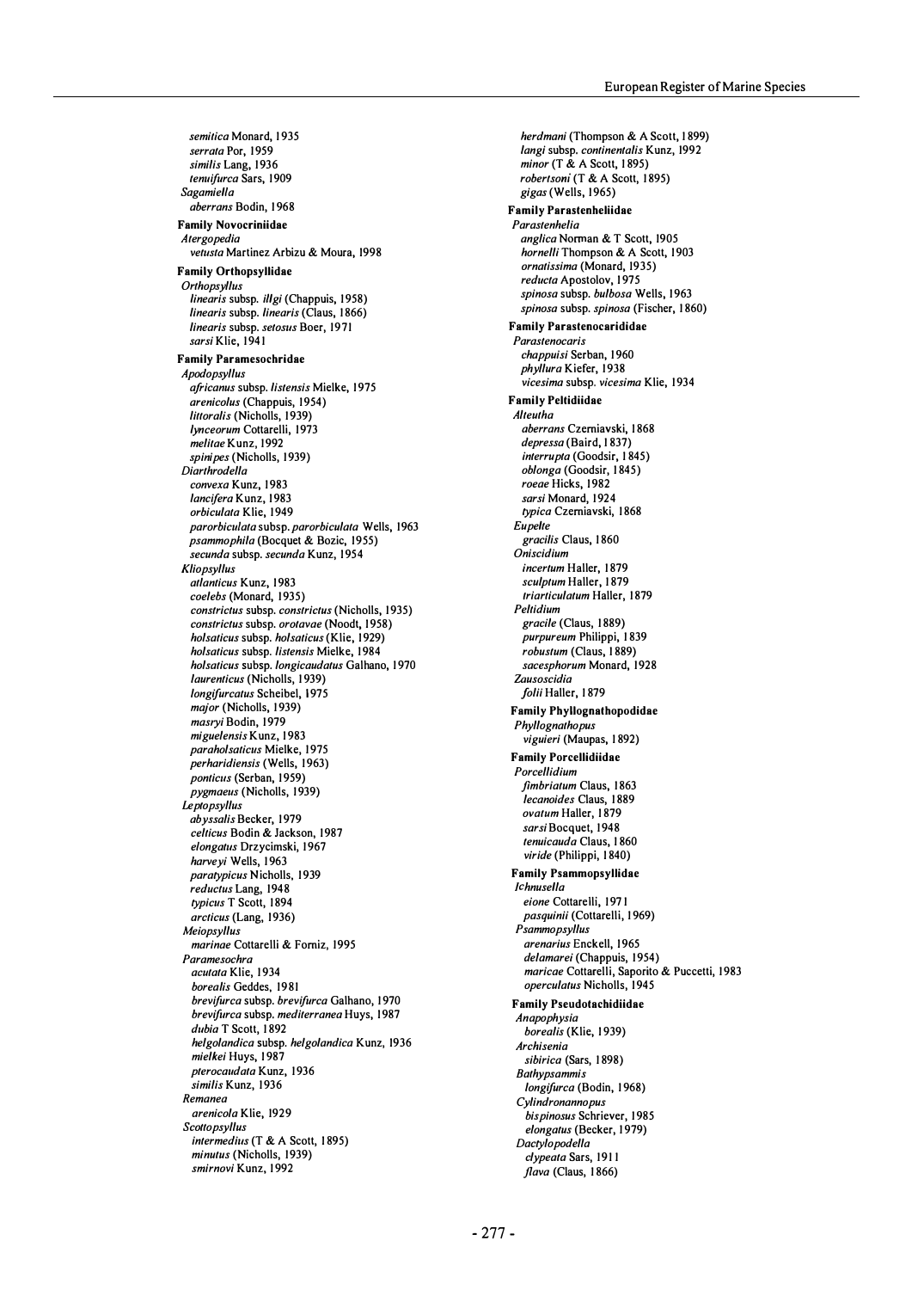rostrata (T Scott, 1893) vervoorti Moore, 1976 **Danielssenia** quadrisela Gee, 1988 spitsbergensis Gee & Huys, 1994 typica Boeck, 1873 F/adenia robusta (Sars, 1921) Idomene borealis Sars, 1911 coronata (T Scott, 1894) forficata Philippi, 1843 kabylica Monard, 1936 parasimulans Médioni & Soyer, 1967 pectinata (T & A Scott, 1898) pur purocincta (Norman & T Scott, 1905) Jonesiella fusiformis (Brady & Robertson in Brady (1880, 1880) **Leptotachidia** iberica Becker, 1974 Micropsammis noodti Mielke, 1975 Mucrosenia kendalli Gee & Huys, 1994 Paradanielssenia biclavata Gee, 1988 christineae Gee & Huys, 1994 kathleenae Gee & Huys, 1994 kunzi Sover, 1970 Paranannopus abyssi (Sars, 1920) bahusiense Por, 1964 caheti Soyer, 1964 denticulatus Schriever, 1985 hicksi Schriever, 1985 kunzi Schriever, 1985 philistinus Por, 1964 plumosus Schriever, 1983 reductus Becker, 1979 sarsi Lang, 1936 singulosetosus Schriever, 1985 triarticulatus Wells, 1965 Iriselosus Schriever, 1985 uniarticulatus Schriever, 1985 variabilis Schriever, 1985 wellsi Soyer, 1976 Peltisenia aberrans (Por, 1964) Psammis /ongiselosa Sars, 1910 Pseudomesochra aberrans Bodin, 1 968 abyssalis Becker & Schriever, 1 979 beckeri Becker & Schriever, 1979 brucei (T & A Scott, 1901) divaricata (Sars, 1906) latifurca (Sars, 1911) longifurcata T Scott, 1902 media (Sars, 1911) perplexa Bodin, 1968 scheibeli Schriever, 1 982 similis Lang, 1935 tatianae Drzycimski, 1968 Pseudolachidius coronatus T Scott, 1898 ibericus Becker & Schriever, 1979 similis T Scott, 1903 vikingus Drzycimski, 1968 **Telopsammis** secunda (Mielke, 1975) Family Rhizothricidae Rhizolhrix curvata (Brady & Robertson in Brady (1880), 1880) gracilis (T Scott, 1903) minuta (T Scott, 1903)

pubescens Por, 1959 reducla subsp. noodti Galhano, 1 970 reducta subsp. reducta Noodt, 1 952 scotti Lang, 1936 wilsoni Bodin, 1979 Tryphoema bocqueti (Bozic, 1953) Iusitanica (Wells & Clark, 1965) porca Monard, 1926 scilloniensis (Wells, 1968) Family Rotundiclipeidae Rotundiclipeus canariensis Huys, 1988 Family Superornatiremidae **Intercrusia** garciai Jaume, 1997 Neoechinophora karaytugi Huys, 1996 xoni Jaume, 1997 **Superornatiremis** mendai Jaume, 1997 Family Tachidiidae Geeopsis incisipes (Klie, 1913) Microarlhridion berberum (Monard, 1935) fallax Perkins, 1956 littorale (Poppe, 1881) reductum (Monard, 1935) **Tachidius** discipes Giesbrecht, 1881 Family Tegastidae Paralegastes haphe Leigh·Sharpe, 1 936 sphaericus (Claus, 1863) **Syngastes** cornalinus Monard, 1924 macrognathus Monard, 1924 **Tegastes** areo/atus Monard, 1 935 calcaratus Sars, 1910 clausi Sars, 1910 dalmatinus Petkovski, 1955 elenae Marcus, 1963 falcatus (Norman, 1868) flavidus Sars, 1904 grandimanus Sars, 1904 knoepffleri Médioni & Soyer, 1967 longimanus (Claus, 1863) nanus Sars, 1904 neapolitanus (Claus, 1863) porosus Petkovski, 1955 *riedli* Pesta, 1959 satyrus (Claus, 1860) seurati Monard, 1936 Family Tetragonicipitidae Aigondiceps bocki (Lang, 1948) brevicauda (Huys, 1995) kunzi (Marinov, 1974) **Laophontella** horrida subsp. horrida (Por, 1964) Paraschizopera menaiensis (Geddes, 1968) Phyllopodopsyllus berrieri Monard, 1 936 bradyi (T Scott, 1892 briani Petkovski, 1955 curtus Marcus, 1976 danielae Bodin, 1964 furciger Sars, 1907 hardingi (Roe, 1955) hibernicus (Roe, 1955)

laspalmensis Marinov, 1973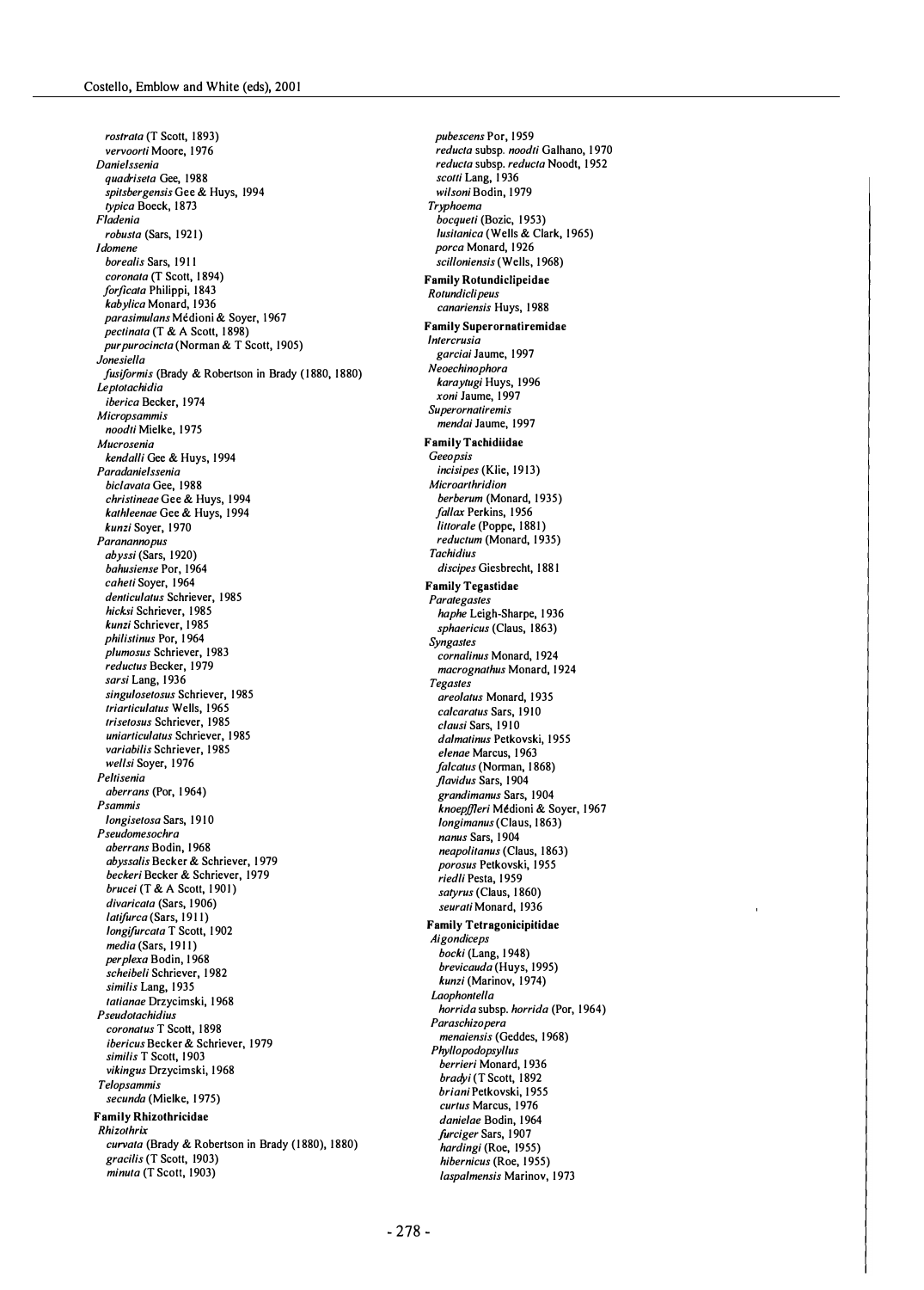laticauda Por, 1964 longicaudatus A Scott, 1909 longipalpatus subsp. longipalpatus (Chappuis, 1954) medius Por, 1964 pauli Crisafi, 1960 thiebaudi subsp. thiebaudi Petkovski, 1 955 **Protogoniceps** hebraeus Por, 1964 Pteropsyllus consimilis (T Scott, 1 894) **Tetragoniceps** bergensis Par, 1965 bookhouti Coull, 1971 brevicauda T Scott, 1900 malleolatus Brady, 1880 scotti Sars, 1911 Family Thalestridae Amenophia peltata Boeck, 1865 pulchella Sars, 1 906 Dactylopodopsis dilatata Sars, 191 1 Dactylopusia brozkiae (Chislenko, 1967) euryhalina Monard, 1935 glacialis subsp. glacialis Sars, 1909 longyearbyenensis (Mielke, 1974) micronyx Sars, 1905 neglecta Sars, 1 905 pontica (Apostolov, 1968) tisboides (Claus, 1 863) vulgaris subsp. dissimilis Brian, 1921 vulgaris subsp. inornata (Lang, 1965) vulgaris subsp. vulgaris Sars, 1905 Dactylopusioides macrolabris (Claus, 1866) **Diarthrodes** aegideus (Brian, 1927) andrewi (T Scott, 1894) assimilis (Sars, 1906) drachi Bodiou, 1 974 dubius (Brian, 1921) fahrenbachi Bodin, 1968 feldmanni Bocquet, 1953 gravellicola Soyer, 1975 major (T & A Scott, 1895) minutus (Claus, 1863) nanus (T Scott, 1914) nobilis (Baird, 1845) ponticus subsp. orientalis Apostolov, 1975 ponticus subsp. ponticus (Kricagin, 1877) pygmaeus (T & A Scott, 1895) roscoffensis (Manard, 1 935) zavodniki Apostolov & Petkovski, 1980 Donsiella anglica Hicks, 1988 limnoriae Stephensen, 1936 Eudactylopus latipes (T Scott, 1893) robustus (Claus, 1863) spectabilis (Brian, 1923) Paradactylopodia bathybates (Monard, 1936) brevicornis (Claus, 1 866) latipes (Boeck, 1865) striata Kunz, 1983 Parathalestris cambriensis Wells, 1964 clausi (Norman, 1868) croni (Kröyer in Gaimard (1842-1845?), 1842-1845?) dovi Marcus, 1966 harpactoides (Claus, 1863) hibernica (Brady & Robertson, 1873) intermedia Gurney, 1 930 irelandica Roe, 1958

jacksoni (T Scott, 1899) plumiseta Moore, 1976 Peltthestris tripartita Monard, 1924 Phyllothalestris mysis (Claus, 1863) Rhynchothalestris helgolandica (Claus, 1863) **Thalestris** brunnea Sars, 1905 curticornis Boeck, 1865 denti Brady, 1905 filifera Kricagin, 1877 frigida T Scott, 1 899 gibba (Kröyer in Gaimard (1842-1845?), 1842-1845?) longimana Claus, 1863 longipes Boeck, 1865 microphylla Claus, 1863 normani T Scott, 1903 northumbrica (Brady, 1905) purpurea Sars, 1 905 rhodymeniae (Brady, 1 894) rufoviolascens Claus, 1 866 Tisemus pulchellus Monard, 1928 Family Thompsonulidae Thompsonula hyaenae (Thompson, 1889) Family Tisbidae Bathyidia remota Farran, 1 926 Cholidya polypi Farran, 1914 Cholidyella intermedia (Bresciani, 1970) **I**dyanthe dilatata (Sars, 1905) pusilla (Sars, 1905) ldyella exigua Sars, 1905 kunzi Bodin, 1968 major Sars, 1920 pallidula Sars, 1905 **ldyellopsis** typica Lang, 1944 Peresime reducta (Becker & Schriever, 1979) Sacodiscus fasciatus (Norman, 1868) humesi Stock, 1 960 littoralis (Sars, 1904) Scutellidium arthuri Poppe, 1884 fucicolum (T Scott, 1912) hippolytes subsp. hippolytes (Kröyer, 1863) ligusticum (Brian, 1920) longicauda subsp. longicauda (Philippi, 1840) **Tachidiella** minuta Sars, 1909 reducta Lee & Huys, 1999 **Tachidionsis** cyclopoides Sars, 191 1 Tisbe angusta (Sars, 1905) aragoi Battaglia & Volkmann-Rocco, 1969 battagliai Volkmann-Rocco, 1972 bulbisetosa Volkmann-Rocco, 1 972 clodiensis Battaglia & Fava, 1968 cluthae (T Scott, 1899) compacta (Sars, 1 920) cucumariae Humes, 1957 dilatata Klie, 1949 dobzhanskii Volkmann-Rocco & Battaglia, 1 972 elegantula (Sars, 1905) elongata (A Scott, 1 896)